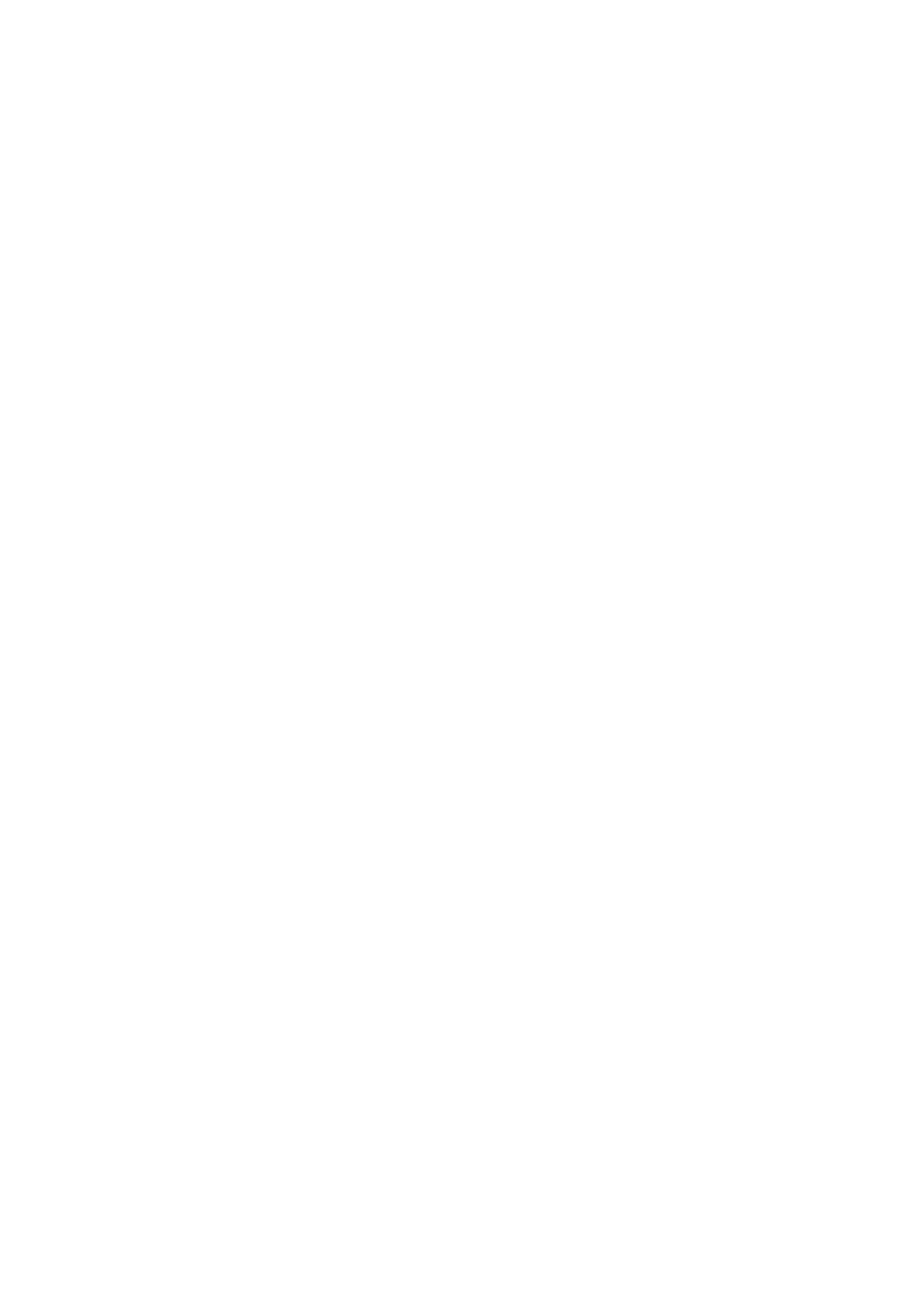# **ANNEX**

# **INTERIM GUIDANCE FOR FLAG STATES ON MEASURES TO PREVENT AND MITIGATE SOMALIA-BASED PIRACY**

### **1 Introduction**

1.1 The purpose of this guidance is to place, in a single reference document, the best practices, codes and standards developed by the Organization to date and to be consistent with obligations under international law. The guidance lists recommended practices that flag States are encouraged to apply, taking into account their own circumstances and subject to their national law, in order to maximize their efforts to implement counter-piracy measures. The guidance has been prepared pursuant to decisions of the IMO Assembly and Council referring to best management practices, codes and standards as tools that can assist flag States in their implementation of, inter alia, IMO resolutions and which support the wider international counter-piracy effort.

#### **2 Counter-piracy policy**

2.1 Flag States should develop, implement, publicize and apply a national counter-piracy policy consistent with the customary international law of the sea and national law. Such a policy could include the introduction of systems and mechanisms that will facilitate the protection of ships and permit them to take proportionate and reasonable measures to avoid being hijacked by pirates and mitigate the risk to seafarers serving on such ships. The policy should take into account the changing nature of piracy in the High Risk Area<sup>1</sup> and have in place processes and procedures to ensure it can be adapted to changing threats. Flag State Administrations will be aware of the substantial existing guidance and will incorporate it as appropriate into their own counter-piracy policy. The policy could include, but not be limited to, existing guidance<sup>2</sup> established in:

- .1 MSC.1/Circ.1333, Recommendations to Governments for preventing and suppressing piracy and armed robbery against ships;
- .2 MSC.1/Circ.1334, Guidance to shipowners and ship operators, shipmasters and crews on preventing and suppressing acts of piracy and armed robbery against ships;
- .3 MSC.1/Circ.1390, Guidance for company security officers (CSOs) Preparation of a Company and crew for the contingency of hijack by pirates in the Western Indian Ocean and the Gulf of Aden;
- .4 MSC.1/Circ.1405/Rev.2, Revised interim guidance to shipowners, ship operators, and shipmasters on the use of privately contracted armed security personnel on board ships in the High Risk Area;
- .5 MSC.1/Circ.1406/Rev.2, Revised interim recommendations for flag States regarding the use of privately contracted armed security personnel on board ships in the High Risk Area;

 $\frac{1}{1}$ High Risk Area: an area as defined in the Best Management Practices for Protection against Somalia-based Piracy (MSC.1/Circ.1339), unless otherwise defined by the flag State.  $\overline{2}$ 

As they may be revised.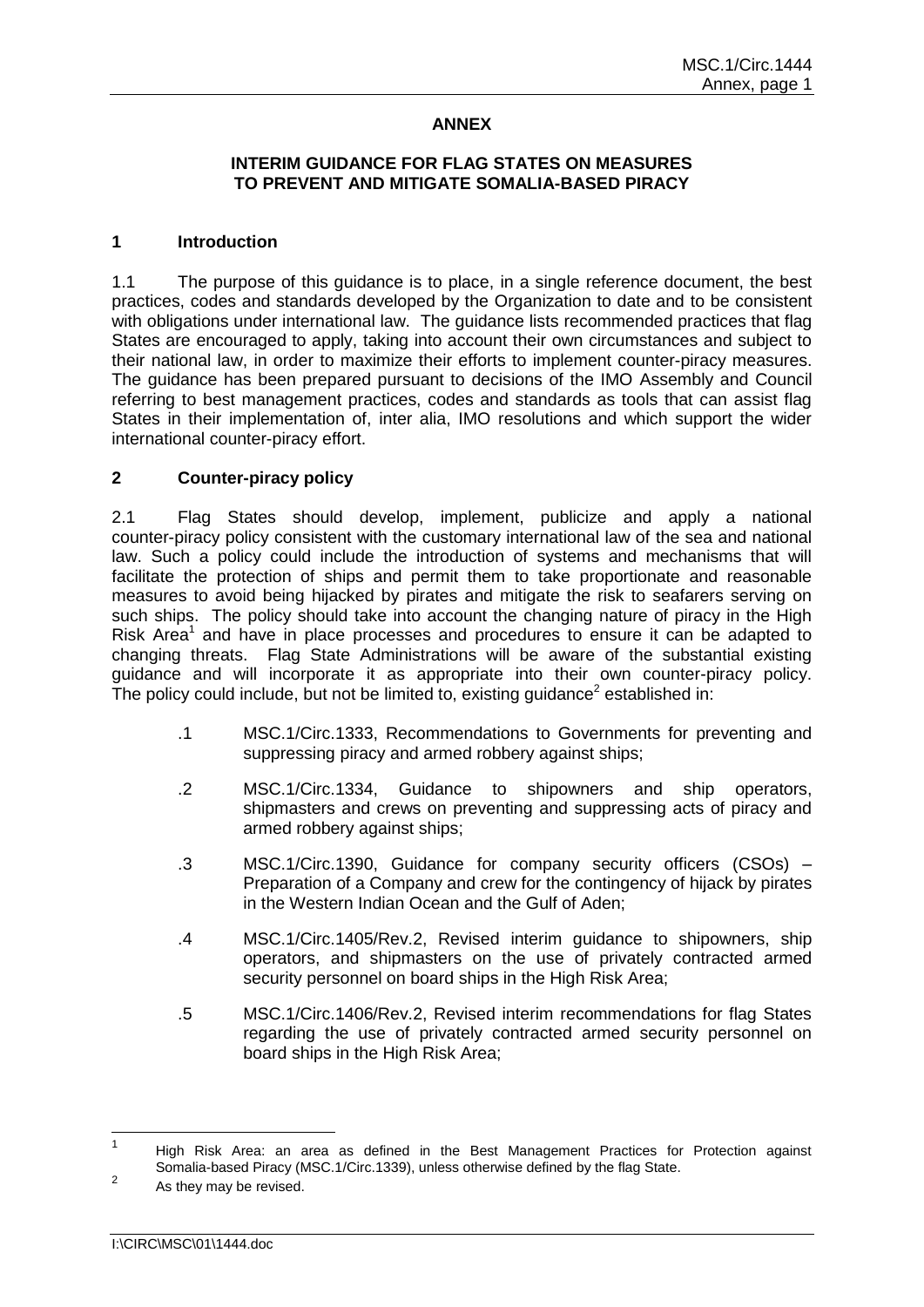- .6 MSC.1/Circ.1408/Rev.1, Revised interim recommendations for port and coastal States regarding the use of privately contracted armed security personnel on board ships in the High Risk Area;
- .7 MSC.1/Circ.1443, Interim guidance to private maritime security companies providing privately contracted armed security personnel on board ships in the High Risk Area;
- .8 MSC-FAL.1/Circ.2 on Questionnaire on information on port and coastal State requirements related to privately contracted armed security personnel on board ships;
- .9 Best Management Practices for Protection against Somalia-based piracy (BMP4), promulgated as MSC.1/Circ.1339;
- .10 Resolution A.1044(27) on *Piracy and armed robbery against ships in waters off the coast of Somalia*;
- .11 Resolution A.1025(26) on *Code of Practice for the investigation of crimes of piracy and armed robbery against ships*;
- .12 SN.1/Circ.281 on Piracy and armed robbery against ships in waters off the coast of Somalia – Information on Internationally Recommended Transit Corridor (IRTC) for ships transiting the Gulf of Aden;
- .13 Resolution MSC.324(89) on *Implementation of Best Management Practice Guidance*;
- .14 Resolution MSC.298(87) on *Establishment of a Distribution Facility for the provision of LRIT information to security forces operating in waters of the Gulf of Aden and the Western Indian Ocean to aid their work in the repression of piracy and armed robbery against ships (the Distribution Facility)*; and
- .15 Resolution MSC.305(87) on *Guidelines on Operational Procedures for the promulgation of Maritime Safety Information concerning acts of Piracy and Piracy counter-measure operations*.

2.2 Flag State Administrations may also wish to take into account the Good Practice Guide for Shipping Companies and Manning Agents for the Humanitarian Support of Seafarers and their Families [\(http://www.mphrp.org/MPHRP-Good-Practice-Guide.pdf\)](http://www.mphrp.org/MPHRP-Good-Practice-Guide.pdf).

2.3 Further guidance related to Somalia-based piracy and general guidance from the Organization related to piracy and armed robbery can be found on the IMO website at: [http://www.imo.org/Documents/IMO\\_Piracy\\_Guidance\\_2.pdf.](http://www.imo.org/Documents/IMO_Piracy_Guidance_2.pdf)

# **3 Best Management Practices and Pre-Transit Preparation**

3.1 A State's counter-piracy policy should ensure that ships entitled to fly its flag are aware of, and comply with, all relevant aspects of the latest version of BMP, and in particular, ships should:

.1 complete a risk analysis prior to entering the High Risk Area (as provided for in BMP); and